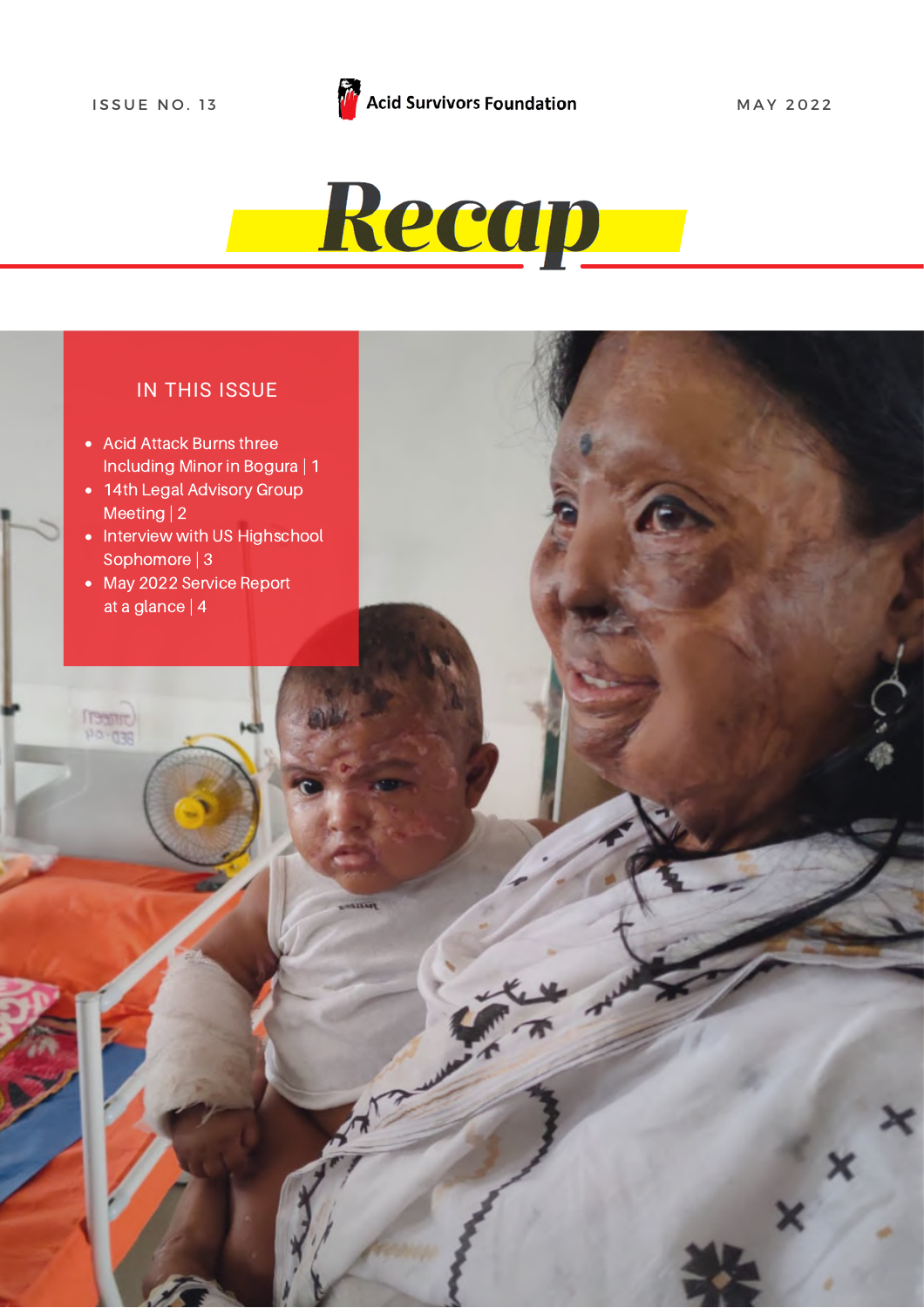## **[BREAKING](https://acidsurvivors.org/sanjida-akter-bina/) NEWS**

## **ACID ATTACK BURNS THREE [INCLUDING](https://acidsurvivors.org/sanjida-akter-bina/) MINOR IN BOGURA**

#### 05 MAY 2022

On the night of May 05, 2022, at 2:30 AM in Gabtoli, Bogura, three-month-old baby Shurjo Karmaker, his 24-year-old mother Bina Rani Karmaker, and 45-year-old grandmother Dipali Rani Karmaker were attacked with acid in sleep from bedside window.

The liquid burnt baby Shurjo's face, hands, eyes, and mouth; Bina's breasts, chest, neck, chin, right hand, and parts of her face; and Dipali Rani's back and one arm as she slept facing away from the window.

On May 06, the trio arrived at the Sheikh Hasina National Institute of Burn and Plastic Surgery (SHNIBPS) upon receiving primary care at the Shahid Ziaur Rahman Medical College Hospital, Bogura.

A case has been filed in Gabtoli Police Station. The police arrested a suspect and put him in jail.

On May 09, 2022, ASF visited SHNIBPS to assure the survivors that ASF will be by their side and in cooperation with the government and partners ensure that they receive the necessary support and care.

On 31 May 2022, ASF visited them again in the hospital. SHNIBPS has done great work in helping the three recuperate. Seeing Shurjo come back to his smiling playful self again brought incredible joy to ASF.

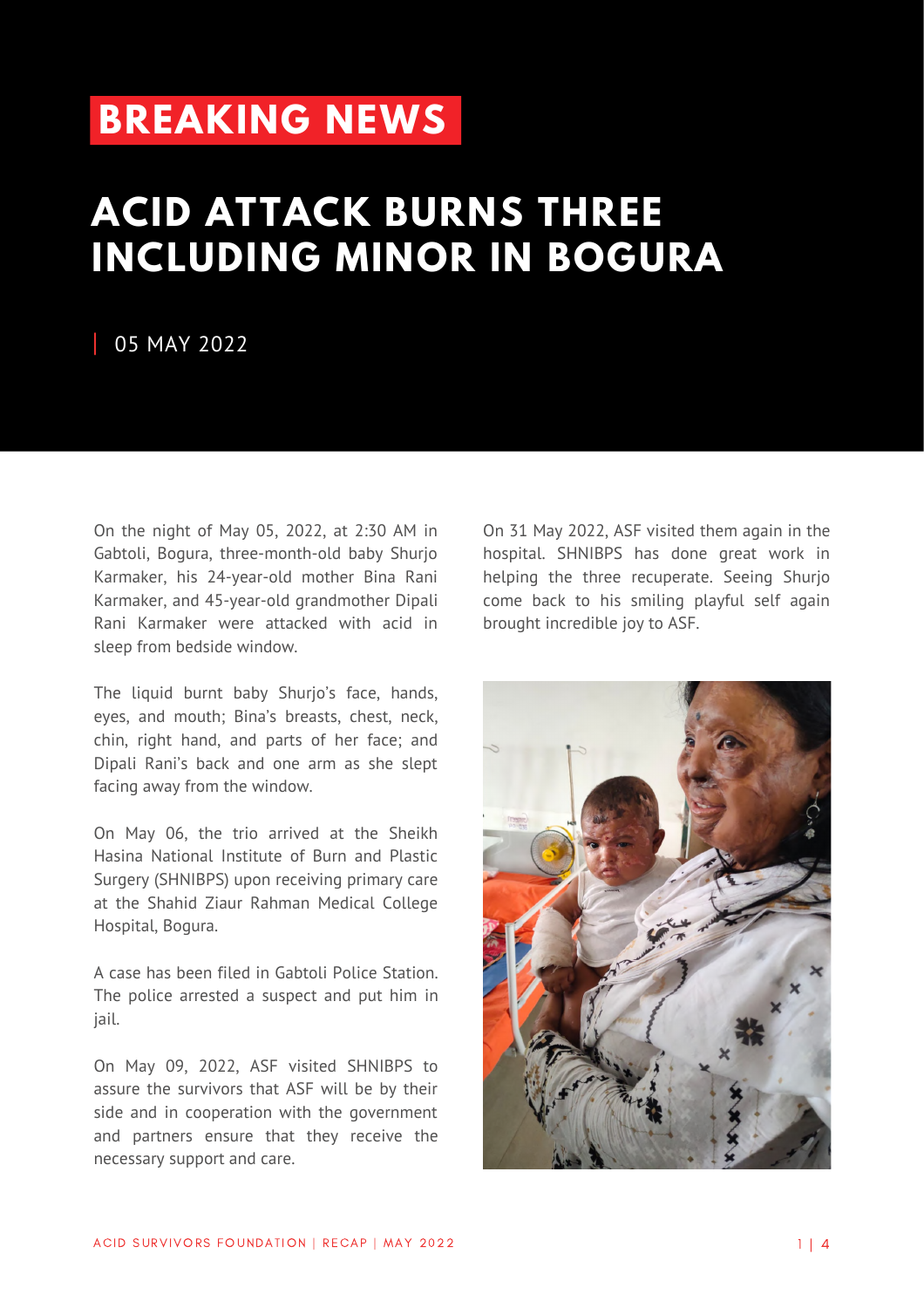# **14TH LEGAL ADVISORY GROUP MEETING**

#### 17 MAY 2022

On 17 May 2022, ASF arranged its 14th Legal Advisory Group (LAG) meeting in its Head Office with its legal aid partner organizations to discuss and seek legal support for new cases, follow up on cases discussed in the 13th LAG meeting, and commitment to enhancing legal assistance to survivors.

Partner organization representatives include Ekramul Haque – BRAC Program Coordinator, Lawyer Mollika Sarker – ASK, Nighat Seema – BNWLA Deputy Director, Adv. Shahanaz Akter, Naripokkho Assistant Project Manager, Sirajul Islam – Branch Coordinator, Bangladesh Manabadhikar Bastobayan Sangstha, Sifat-E-Noor – Bangladesh Legal Aid and Services Trust, Kamrun Nahar – Representative, Good Neighbors Bangladesh, Sabrin Mahamuda – ASF Legal Officer, Hridita Mustahfiz – ASF HealthCare Coordinator.

The meeting was very interactive and participatory. A number of decisions were taken to reinforce partner efforts. At the end of the meeting, ASF Executive Director, Sarder Jahangir Hossain encouraged partners to strengthen their efforts in helping survivors with legal aid. The meeting was chaired by ASF Executive Director and anchored by ASF Coordinator-Case and Partnership Management, Tahmina Islam.

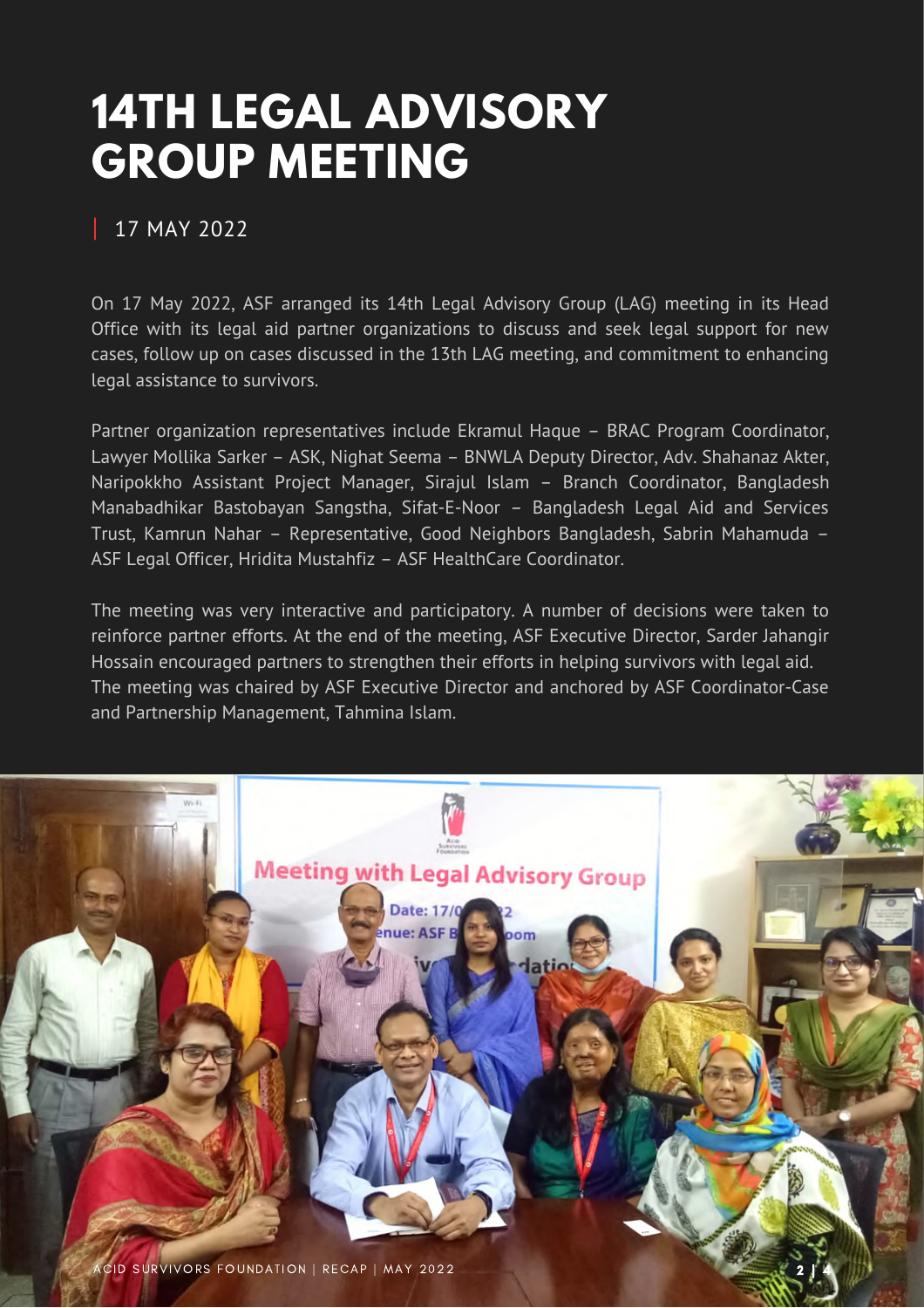# **INTERVIEW WITH U.S. [HIGHSCHOOL](https://acidsurvivors.org/sanjida-akter-bina/) SOPHOMORE**

09 May 2022 • Zoom



On May 09 2022, ASF Executive Director Sarder Jahangir Hossain and Communications Officer Sabekun Nahar Azmi were interviewed by El Reichenbach, a sophomore at The Wellington School in Columbus, Ohio, for her deep-dive research project on acid violence

In the course of the interview, ASF talked about key motives behind acid attacks, why corrosives are readily accessible to the public, factors hindering litigation, and how the public can extend support.